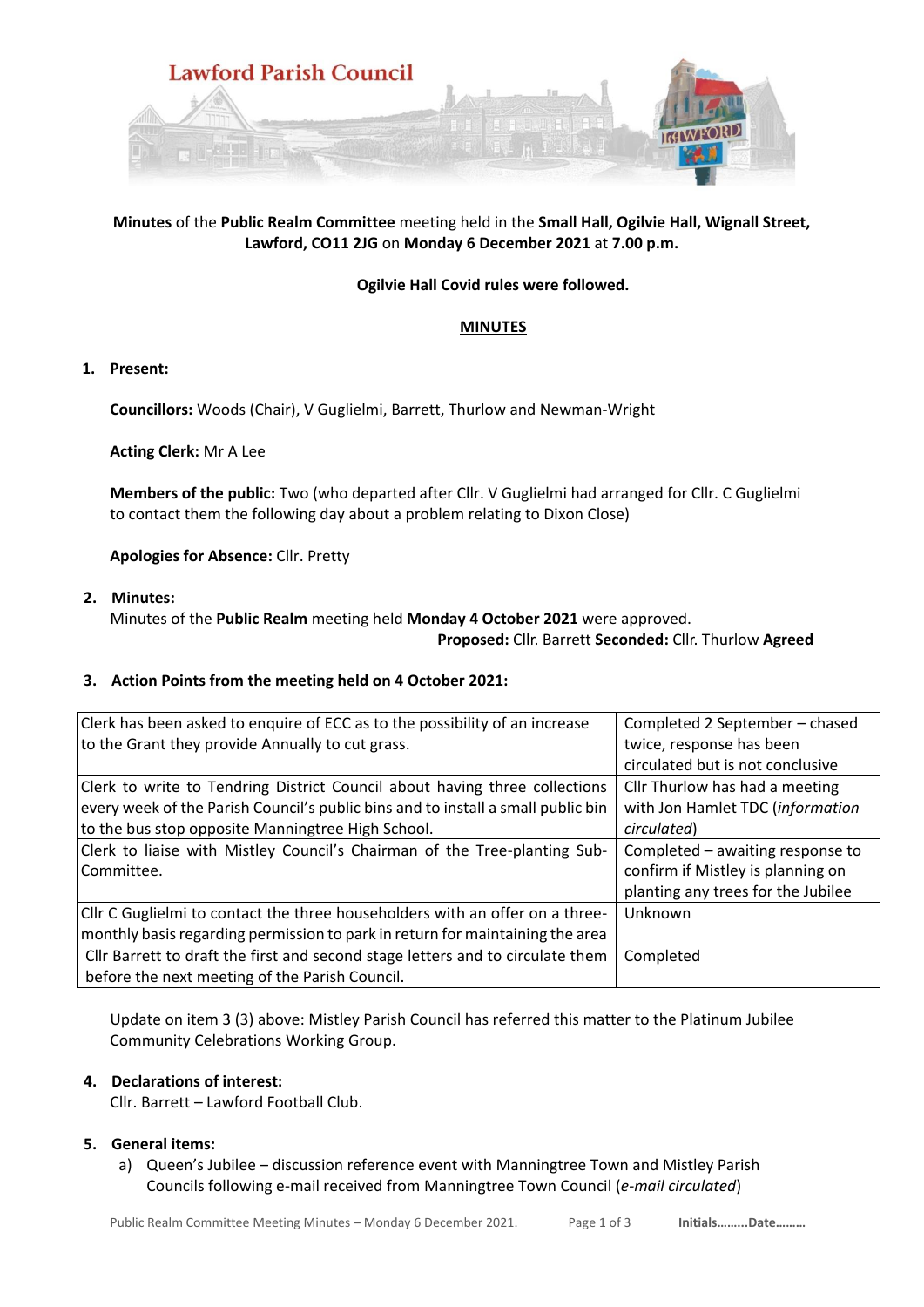Following a discussion, Councillors felt that Lawford should continue to be involved in a joint community project and that the matter should be referred to Full Council. Cllr. Barrett to continue to represent Lawford at the next meeting of the Working Group on 7 December.

**Action**: Clerk to add the item to the agenda of the Full Council meeting on 20 December

b) Queen's Jubilee – Tree Planting (confirmation of Mistley Parish Council's (*plans awaited*)

Acting Clerk reported that Mistley had referred this matter to the Platinum Jubilee Community Celebrations Working Group. Cllr. Barrett to attend the next meeting of the Working Group on 7 December and would report back.

c) Lawford's refuse and dog litter bins (*notes circulated – Cllr. Thurlow*)

Cllr. Thurlow reported back on his meeting with Tendring District Council's Jon Hamlet. Cllr. Thurlow demonstrated the current sites of Lawford's refuse and dog litter bins and the proposed re-siting of some, on a large-scale coloured map of the Parish.

d) Items Committee may wish to raise, discuss, or take forward

(i) Green Waste

Cllr. Barrett reported that vegetation near the bridge adjacent to Keating Close and Turner Road had been cut back (possibly by volunteers) but the green waste had been left in situ. It was agreed that the handyman be instructed to remove about a pick-up truck's quantity of green waste.

**Action:** Clerk to liaise with the Handyman.

(ii) Letter and image from a Lawford Dale resident about the problem of trees adjacent to a public footpath over-shadowing nearby gardens of residents and requesting that Tendring District Council be contacted to undertake remedial action.

It was agreed the matter be reported to Tendring District Council.

 **Action**: Clerk to report problem to Tendring District Council.

(iii) Lawford, Manningtree and Mistley Guide – proposal from a Manningtree resident to update, publish and distribute a new Guide and include as part of a Welcome Pack

Following a brief discussion, it was agreed to refer the matter to Full Council. **Action**: Clerk to add the item to the agenda of the Full Council meeting on 20 December.

### **6. School Lane:**

a) Update reference memorial bench at School Lane for a resident (*Cllr. Thurlow*)

Cllr. Thurlow reported that the bench had been ordered and he would arrange for it to be fitted.

b) Update on re-siting the 'bricks' at School Lane *(Cllr. Thurlow)*

Cllr. Thurlow reported that the matter was ongoing.

c) Update from Cllrs. C Guglielmi and Thurlow ref meeting with Mr Duchars (Football Club)

Cllr. Thurlow reported that the meeting had been held and the matter was currently with Cllr. C Guglielmi.

d) Items Committee may wish to raise, discuss, or take forward

#### There were none.